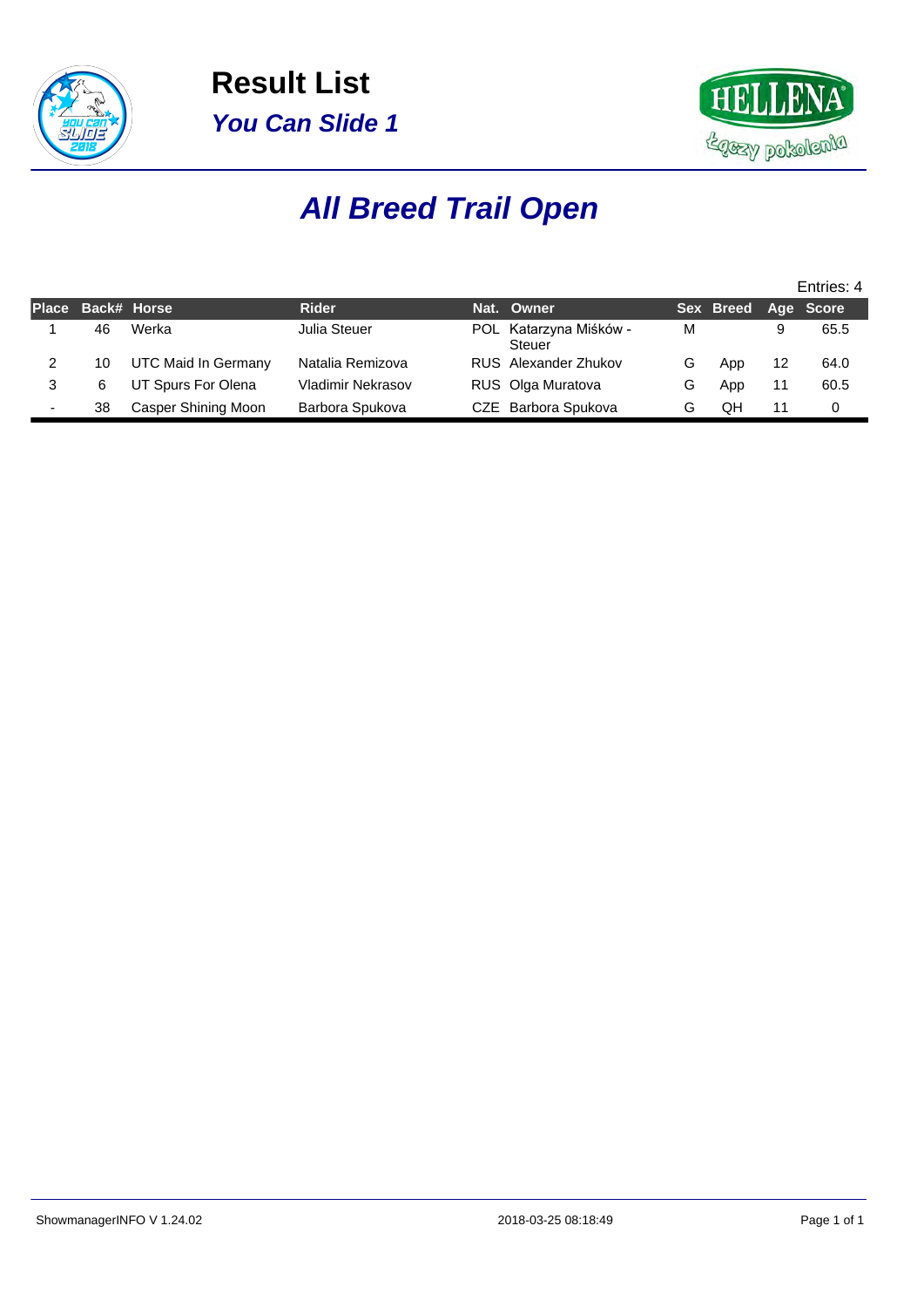



#### **NRHA Limited Open**

|              |              |                        |                        |            |                       |            |              |                | Entries: 16  |
|--------------|--------------|------------------------|------------------------|------------|-----------------------|------------|--------------|----------------|--------------|
| <b>Place</b> | Back#        | <b>Horse</b>           | <b>Rider</b>           | Nat.       | Owner                 | <b>Sex</b> | <b>Breed</b> | Age            | <b>Score</b> |
|              | 37           | Mercedes Rooster       | Jonas Bujnoch          | CZE.       | Simona Vlckova        | S          | QH           | 6              | 73.0         |
| 2            | 41           | Hollywannashine        | Adrian Motyka          | <b>POL</b> | Katarzyna Roleska     | G          | QH           | 6              | 72.5         |
| 3            | 16           | Surpriz Me Whiz Chex   | Rafal Dolata           | POL.       | Wojciech Stachura     | S          | QH           | 5              | 71.5         |
| 4            | 15           | Arcwood Jac            | Rafal Dolata           | POL.       | Irena Grygiel         | G          | QH           | 5              | 70.5         |
| 5            | 22           | Hot Smokin Honey       | Marek Misiek           | <b>POL</b> | Sebastian Bajer       | M          | QH           | 8              | 70.0         |
| 6            | 43           | Shiner Whiz Olena      | Alicja Kula            |            | POL Katarzyna Roleska | M          | QH           | 5              | 69.5         |
| 7            | 28           | Spook Dun It All       | Angelika Gabriela Ciok |            | POL Andrzej Ciok      | G          | QH           | 10             | 69.0         |
| 7            | 44           | <b>PBRK Coco Doll</b>  | Dorota Kuska           | <b>POL</b> | Marika Wesolowska     | M          | QH           | 8              | 69.0         |
| 7            | $\mathbf{1}$ | <b>Remy Rooster SG</b> | Wiktoria Stanco        | <b>POL</b> | Wiktoria Stanco       | G          | QH           | 4              | 69.0         |
| 10           | 14           | Kam Blossom Heily      | Ewa Marek              | POL.       | Oliwia Dudzik         | М          | QH           | $\overline{7}$ | 68.5         |
| 11           | 40           | Mecoms Way             | <b>Borys Pardus</b>    |            | POL Jagoda Pardus     | G          | QH           | 11             | 67.0         |
| 11           | 45           | Shinepoint Whiz        | Dorota Kuska           | POL.       | Nikola Wesolowska     | M          | <b>PH</b>    | 8              | 67.0         |
| 11           | 11           | Lean With Hollywhiz    | Natalia Remizova       | <b>RUS</b> | Izabella Zarnawska    | S          | QH           | 8              | 67.0         |
| 14           | 19           | JM Junior Mega Rock    | <b>Michal Palka</b>    |            | POL Janusz Milek      | G          | QH           | 4              | 66.5         |
|              | 25           | Taris Sweetandfrozen   | Yonatan Bar            | ISR.       | Yonatan Bar           | G          | QH           | 6              | 0            |
|              | 42           | <b>Showoff Spooks</b>  | Adrian Motyka          |            | POL Katarzyna Roleska | S          | QH           | 6              | SC           |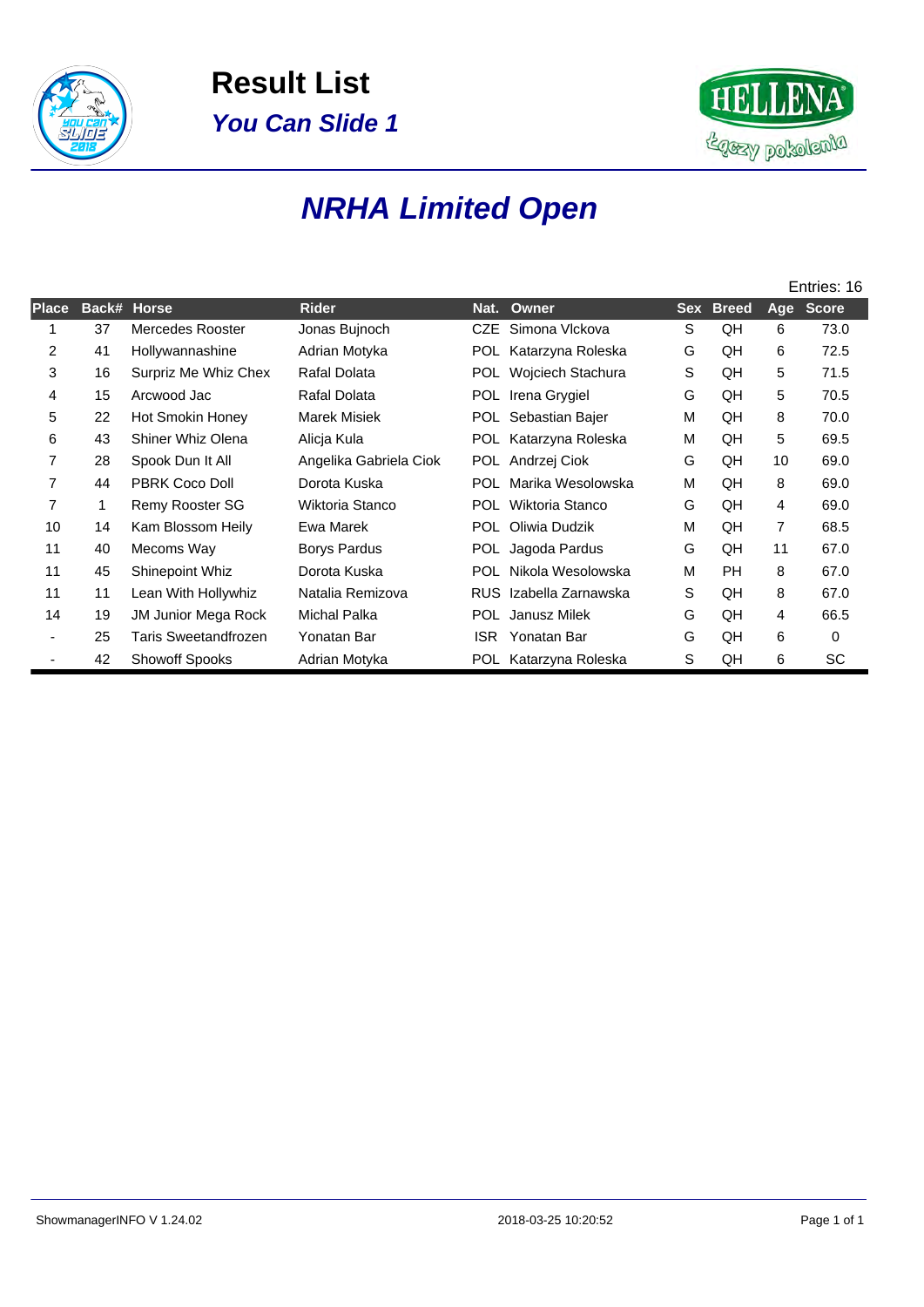



### **All Breed Ranch Riding Open**

|                   |                     |                          |                             |   |                     |    | Entries: 3 |
|-------------------|---------------------|--------------------------|-----------------------------|---|---------------------|----|------------|
| Place Back# Horse |                     | <b>Rider</b>             | Nat. Owner                  |   | Sex Breed Age Score |    |            |
| 10                | UTC Maid In Germany | Natalia Remizova         | <b>RUS</b> Alexander Zhukov | G | App                 | 12 | 68.0       |
|                   | UT Spurs For Olena  | <b>Vladimir Nekrasov</b> | RUS Olga Muratova           | G | App                 |    | 67.0       |
| 36                | AJ Badges Diamond   | Karolina Niechaj         | POL Agnieszka Olchawska     | M | QΗ                  | 6  | 66.0       |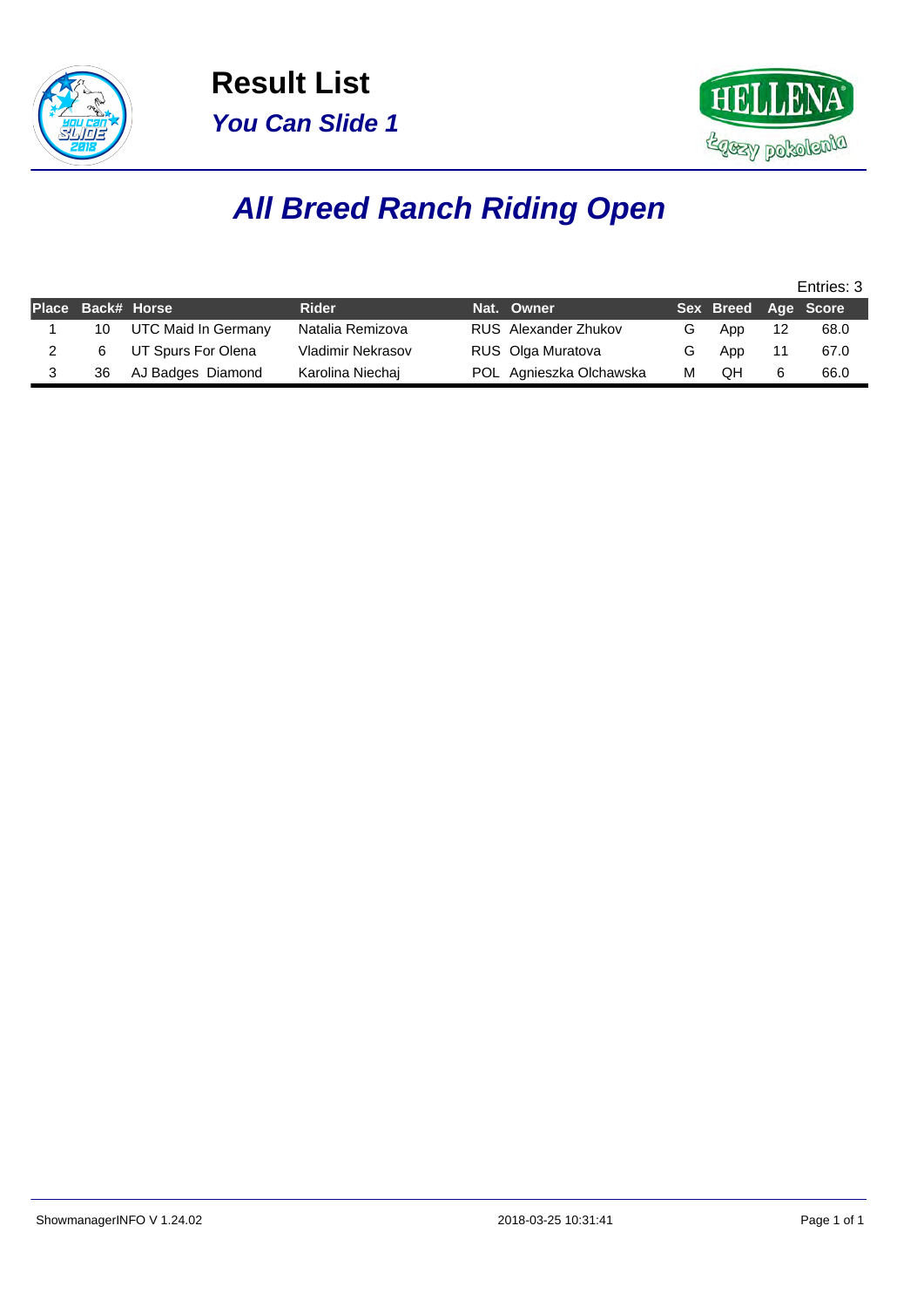



### **All Breed Western Pleasure Open**

|              |    |                            |                   |                                         |   |                            |    | Entries: 6 |
|--------------|----|----------------------------|-------------------|-----------------------------------------|---|----------------------------|----|------------|
| <b>Place</b> |    | Back# Horse                | Rider             | Nat. Owner                              |   | <b>Sex Breed Age Score</b> |    |            |
|              | 38 | <b>Casper Shining Moon</b> | Barbora Spukova   | CZE Barbora Spukova                     | G | QH                         | 11 |            |
| 2            | 6  | UT Spurs For Olena         | Vladimir Nekrasov | RUS Olga Muratova                       | G | App                        | 11 |            |
| 3            | 10 | UTC Maid In Germany        | Natalia Remizova  | RUS Alexander Zhukov                    | G | App                        | 12 |            |
| 4            | 18 | Goldenorima                | Agata Grzywocz    | POL Agata Grzywocz                      | G | QH                         | 4  |            |
| 5            | 36 | AJ Badges Diamond          | Karolina Niechai  | POL Agnieszka Olchawska                 | м | QΗ                         | 6  |            |
| SC           | 46 | Werka                      | Julia Steuer      | POL Katarzyna Miśków -<br><b>Steuer</b> | M |                            | 9  |            |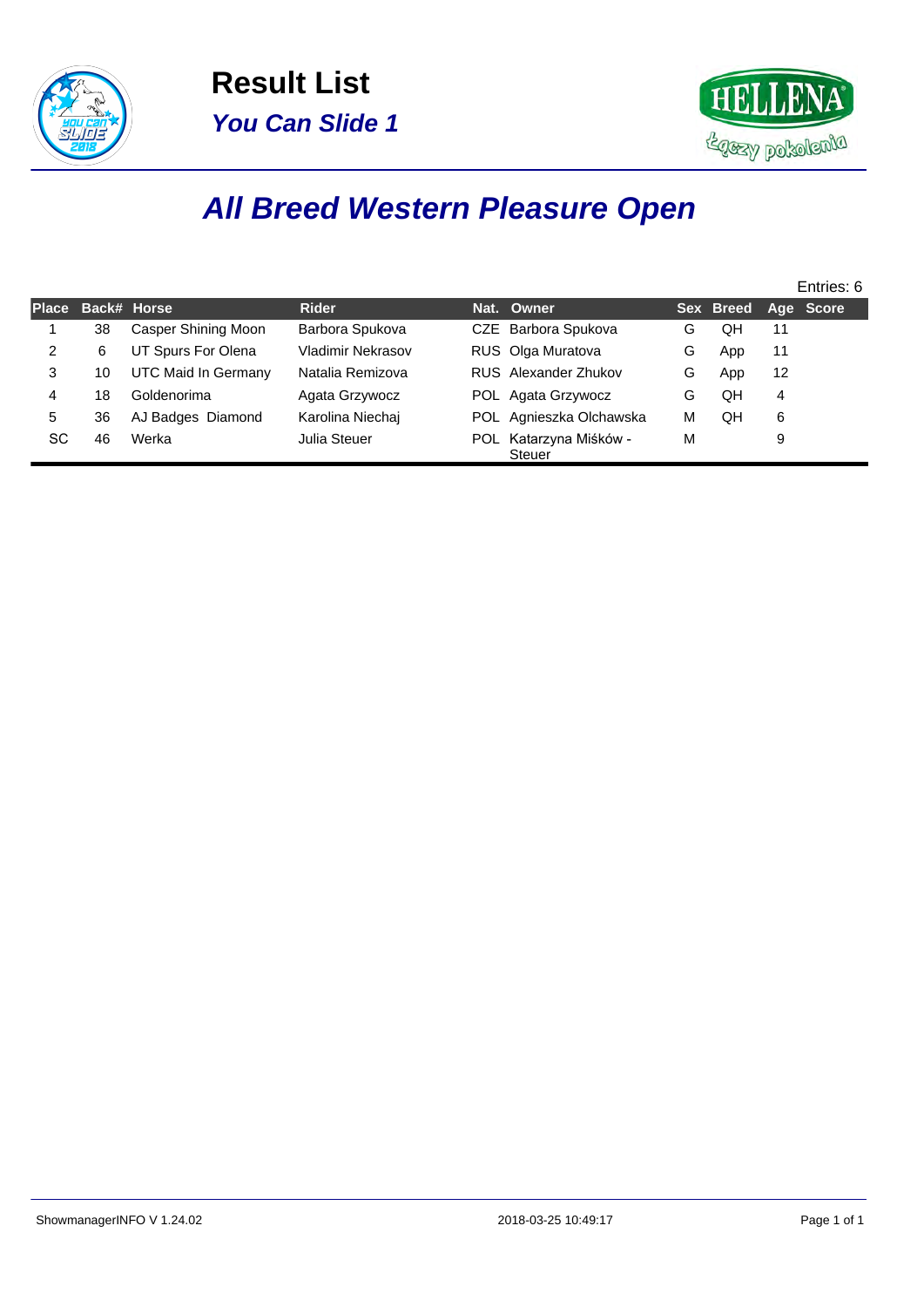



#### **NRHA Non Pro**

|              |                |                            |                         |      |                            |   |           |    | Entries: 15 |
|--------------|----------------|----------------------------|-------------------------|------|----------------------------|---|-----------|----|-------------|
| <b>Place</b> | Back# Horse    |                            | <b>Rider</b>            |      | Nat. Owner                 |   | Sex Breed |    | Age Score   |
|              | 24             | <b>Sugars Smart Player</b> | Paula Siekanska         |      | POL Paula Siekanska        | S | QH        | 12 | 71.0        |
| 2            | 27             | Frozen Spookiness          | Andrzej Ciok            |      | POL Andrzej Ciok           | M | QH        | 5  | 69.0        |
| 2            | 17             | Tarigenetics               | Anna Dombrowska         |      | POL Anna Dombrowska        | G | QH        | 6  | 69.0        |
| 4            | 13             | Big Sky Whizard            | Stefan Deredowski       |      | POL Stefan Deredowski      | S | QH        | 11 | 68.5        |
| 4            | 26             | Frozen Slide               | Andrzej Ciok            |      | POL Andrzej Ciok           | M | QH        | 15 | 68.5        |
| 4            | 30             | Prince Of Palomino         | Wojciech Langner-Lubera | POL. | Jolanta Lubera             | S | <b>PH</b> | 8  | 68.5        |
| 7            | 5              | Mr Sparkle Joe             | Henryk Borowczyk        |      | POL Henryk Borowczyk       | S | QH        | 18 | 67.5        |
| 7            | 44             | <b>PBRK Coco Doll</b>      | Nikola Wesolowska       | POL. | Marika Wesolowska          | M | QH        | 8  | 67.5        |
| 9            | 33             | Tinselwood                 | Katarzyna Kaczmarek     |      | POL Katarzyna Kaczmarek    | S | QH        | 9  | 66.5        |
|              | $\overline{2}$ | JJ O Rima                  | Maciej Stanco           | POL. | Maciej Stanco              | G | QH        | 4  | 0           |
|              | 3              | Shine Hollywood Gun        | Maciej Stanco           | POL. | Monika Stanco              | M | QH        | 5  | 0           |
|              | 12             | Whiz Jam Royale            | Dominika Klima          | POL. | Dominika Klima             | G | QH        | 11 | 0           |
|              | 40             | Mecoms Way                 | Borys Pardus            |      | POL Jagoda Pardus          | G | QH        | 11 | 0           |
|              | 45             | <b>Shinepoint Whiz</b>     | Marika Wesolowska       | POL. | Nikola Wesolowska          | M | PH        | 8  | 0           |
|              | 39             | Sparky Whiz BB             | Viktor Van Wijngaarden  |      | POL Gerrit Van Wijngaarden | S | QH        | 4  | SC          |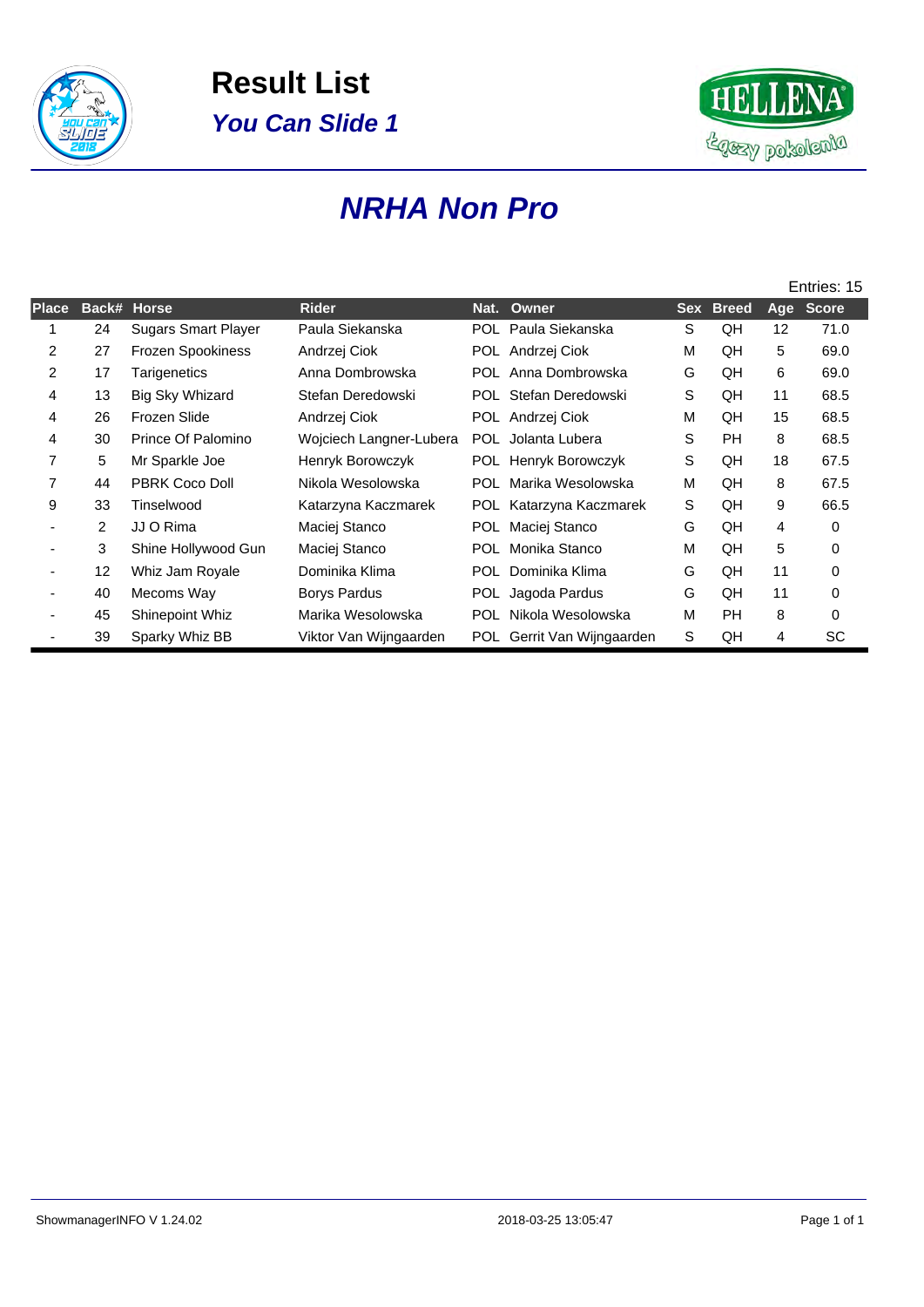



# **All Breed Reining Amateur**

|              |    |                          |                         |                         |   |                  |    | Entries: 8 |
|--------------|----|--------------------------|-------------------------|-------------------------|---|------------------|----|------------|
| <b>Place</b> |    | Back# Horse              | <b>Rider</b>            | Nat. Owner              |   | <b>Sex Breed</b> |    | Age Score  |
|              | 27 | <b>Frozen Spookiness</b> | Andrzej Ciok            | POL Andrzej Ciok        | M | QH               | 5  | 69.0       |
| 2            | 13 | Big Sky Whizard          | Stefan Deredowski       | POL Stefan Deredowski   | S | QH               | 11 | 68.5       |
| 2            | 26 | Frozen Slide             | Andrzej Ciok            | POL Andrzej Ciok        | М | QΗ               | 15 | 68.5       |
| 2            | 30 | Prince Of Palomino       | Wojciech Langner-Lubera | POL Jolanta Lubera      | S | PH               | 8  | 68.5       |
| 2            | 20 | A Lot O Rima             | Sara Sumlińska          | POL Marcel Dabrowski    | М | QH               | 13 | 68.5       |
| 6            | 5  | Mr Sparkle Joe           | Henryk Borowczyk        | POL Henryk Borowczyk    | S | QH               | 18 | 67.5       |
|              | 33 | Tinselwood               | Katarzyna Kaczmarek     | POL Katarzyna Kaczmarek | S | QH               | 9  | 66.5       |
|              | 40 | Mecoms Way               | Borys Pardus            | POL Jagoda Pardus       | G | QH               | 11 | 0          |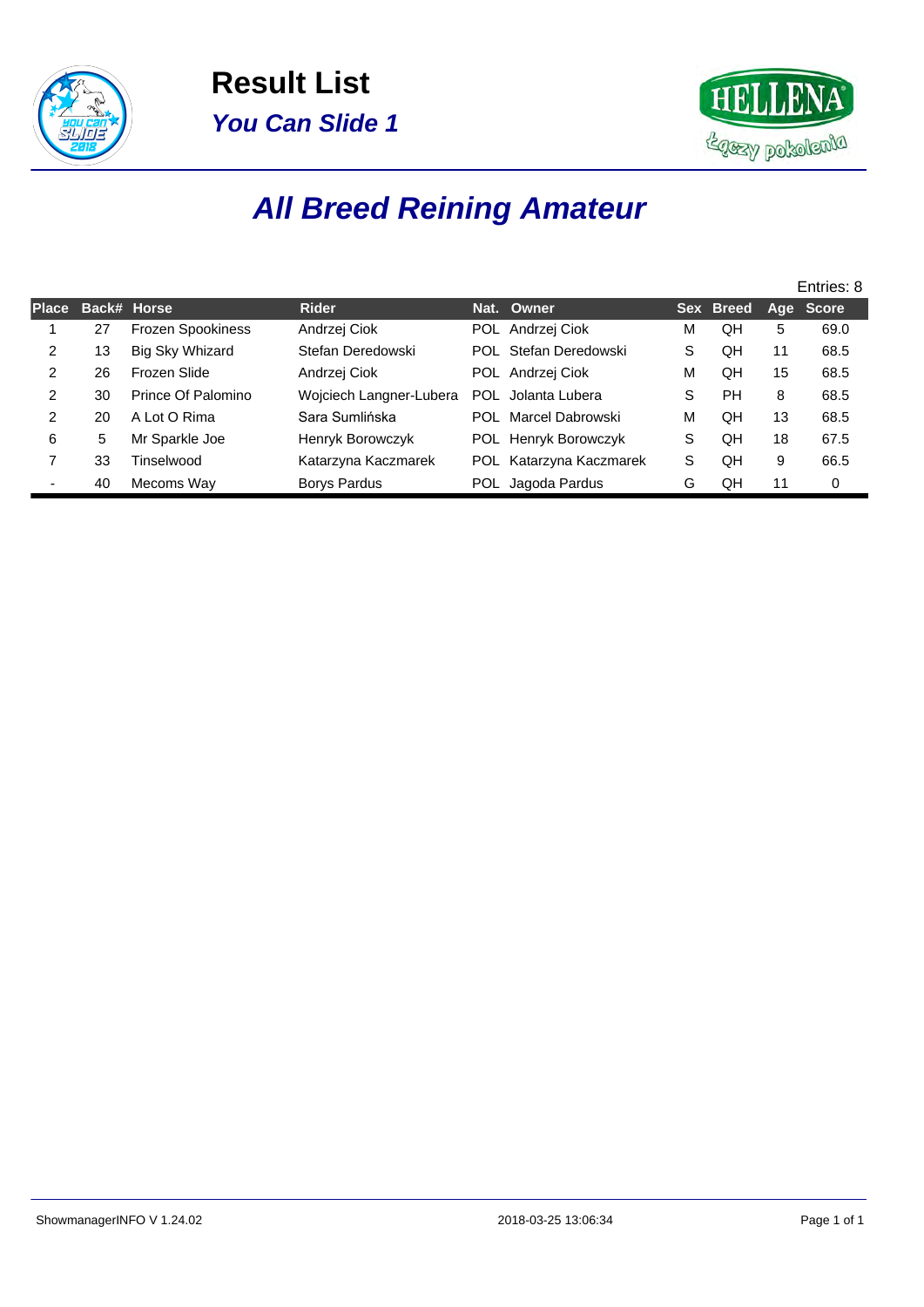



### **All Breed Western Horsemanship Open**

|   |                   |                     |                  |                                         |   |                     |   | Entries: 4 |
|---|-------------------|---------------------|------------------|-----------------------------------------|---|---------------------|---|------------|
|   | Place Back# Horse |                     | <b>Rider</b>     | Nat. Owner                              |   | Sex Breed Age Score |   |            |
|   | 18                | Goldenorima         | Agata Grzywocz   | POL Agata Grzywocz                      | G | QH                  | 4 | 53.0       |
|   | 46                | Werka               | Julia Steuer     | POL Katarzyna Miśków -<br><b>Steuer</b> | M |                     | 9 | 52.0       |
|   | 36                | AJ Badges Diamond   | Karolina Niechai | POL Agnieszka Olchawska                 | м | QH                  | 6 | SC         |
| ۰ | 38                | Casper Shining Moon | Barbora Spukova  | CZE Barbora Spukova                     | G | QH                  |   | SC         |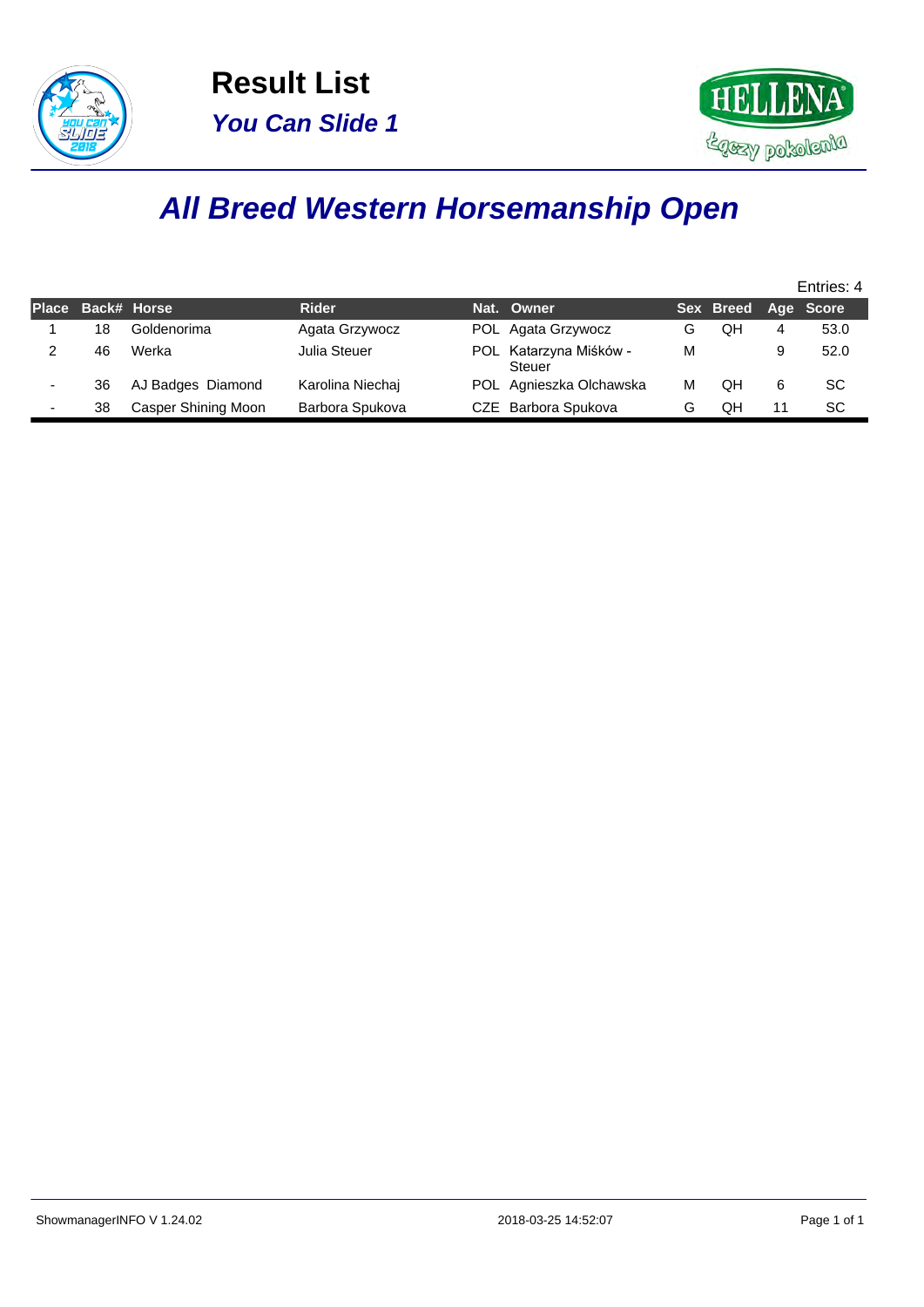



# **All Breed Reining 14-18**

|              |                    |                 |                   |     |                      |   |                     |   | Entries: 5 |
|--------------|--------------------|-----------------|-------------------|-----|----------------------|---|---------------------|---|------------|
| <b>Place</b> | <b>Back# Horse</b> |                 | <b>Rider</b>      |     | Nat. Owner           |   | Sex Breed Age Score |   |            |
|              | 29                 | Stepjac Badger  | Aleksandra Boida  |     | POL Aleksandra Bojda | м | QH                  | 8 | 70.0       |
| 2            | 44                 | PBRK Coco Doll  | Marika Wesolowska | POL | Marika Wesolowska    | м | QH                  | 8 | 68.5       |
|              | 18                 | Goldenorima     | Agata Grzywocz    |     | POL Agata Grzywocz   | G | QΗ                  | 4 | 67.5       |
|              | 17                 | Tarigenetics    | Anna Dombrowska   |     | POL Anna Dombrowska  | G | QH                  | 6 | 67.0       |
| 5.           | 45                 | Shinepoint Whiz | Nikola Wesolowska | POL | Nikola Wesolowska    | м | РH                  | 8 | 66.0       |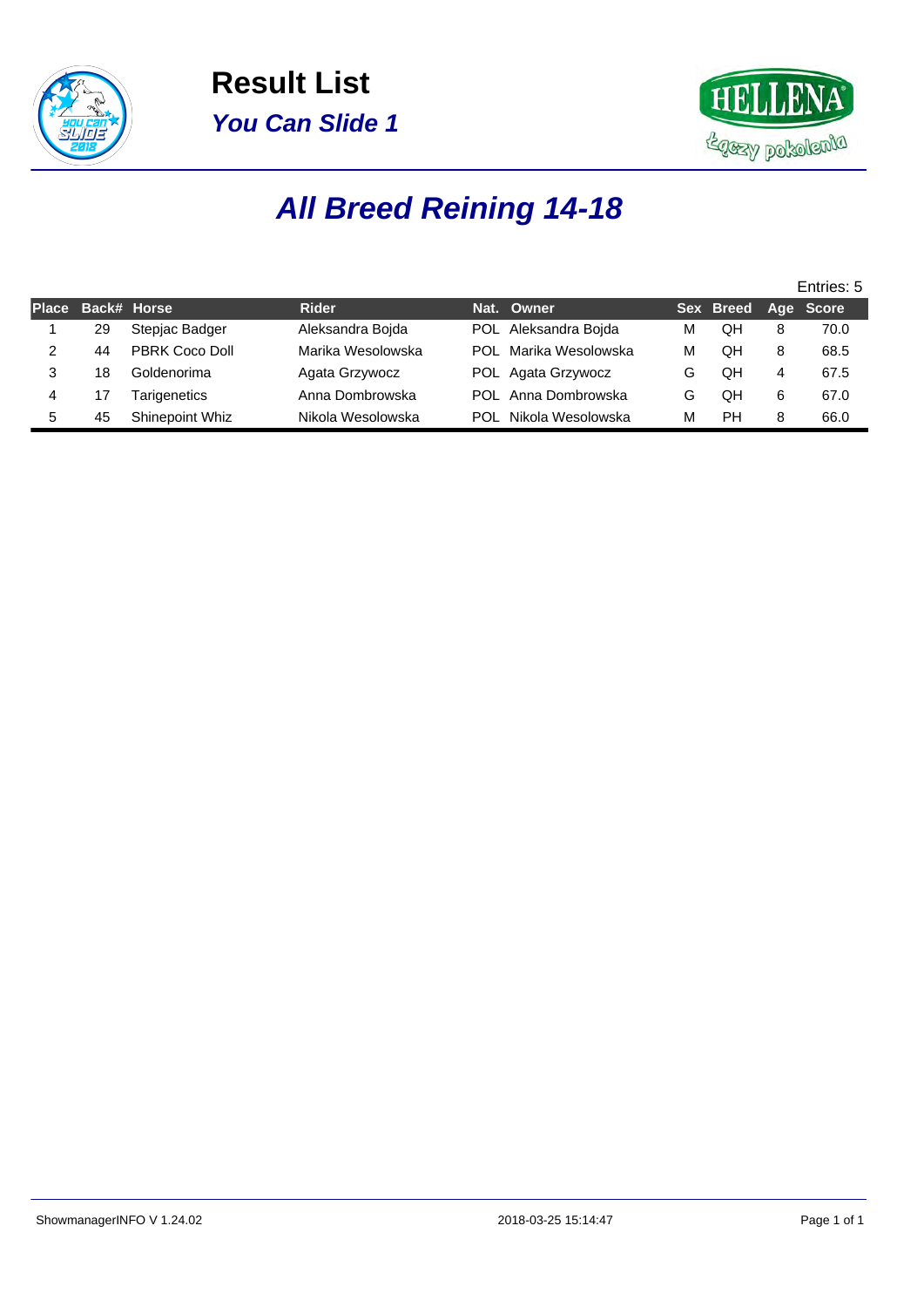



# **All Breed Reining Senior Open**

|   |                   |                     |                   |                             |   |                     |    | Entries: 5 |
|---|-------------------|---------------------|-------------------|-----------------------------|---|---------------------|----|------------|
|   | Place Back# Horse |                     | <b>Rider</b>      | Nat. Owner                  |   | Sex Breed Age Score |    |            |
|   | 14                | Kam Blossom Heily   | Ewa Marek         | POL Oliwia Dudzik           | M | OΗ                  |    | 69.5       |
|   | 8                 | Miss Goldy Coldy    | Natalia Remizova  | RUS Alexander Zhukov        | M | QΗ                  | 6  | 64.5       |
| 3 | 10                | UTC Maid In Germany | Natalia Remizova  | RUS Alexander Zhukov        | G | App                 | 12 | 64.0       |
|   |                   | Camelot             | Natalia Remizova  | <b>RUS</b> Alexander Zhukov | G |                     | 9  | 0          |
|   | 11                | Lean With Hollywhiz | Vladimir Nekrasov | RUS Izabella Zarnawska      |   | OН                  | 8  | $\Omega$   |